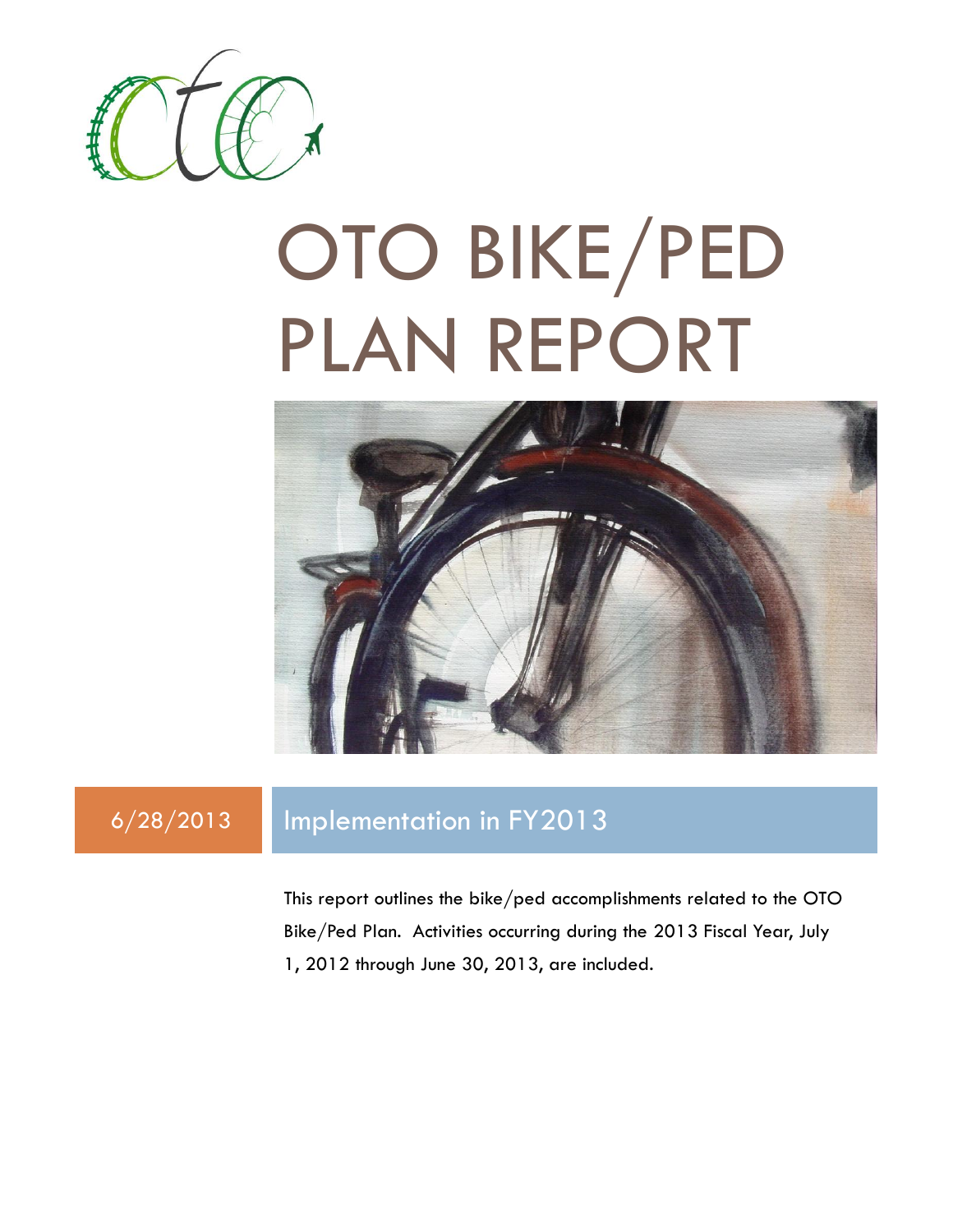## OTO Bike/Ped Plan Report

**I M P L E M E N T A T I O N I N F Y 2013**

#### BIKE/PED PLAN GOALS AS APPROVED IN JOURNEY 2035

- 1. Develop a comprehensive regional bicycle and pedestrian network by identifying both on-street and off-street facilities within the OTO Implementation Status – Ongoing. This network can be found on the OTO Bike/Ped Plan Map on the OTO website. OTO staff works with area jurisdictions to Evaluate any new infrastructure for inclusion.
- 2. Integrate the bicycle and pedestrian network with the existing transportation system Implementation Status – Ongoing. Through Engineering, additional connections have been made between the trail and street network. The Link and improvements made at CU Transit stops also tie the networks together.
- 3. Enhance and promote bicycling and pedestrian safety Implementation Status – Ongoing. Safety is being enhanced through Engineering and Education efforts.
- 4. Identify and target sources to fund pedestrian and bicycle facilities and programs Implementation Status – Ongoing. OTO continues to make funding available to the region for bicycle and pedestrian improvements, as well as assist in seeking new funding through programs like TIGER.
- 5. Promote bicycling and walking as a means of transportation integral to daily activities Implementation Status – Ongoing. While Engineering efforts make this easier, Education and Encouragement promotes this to the OTO region.
- 6. Support bicycling and walking for the promotion of tourism in the OTO region Implementation Status – Ongoing. Through the continued Engineering efforts to create a comprehensive and connected system, tourists to the region can enjoy the bicycle and pedestrian network while such a connected system can serve to attract tourists, as well.

## BIKE/PED PRIORITIES AS APPROVED IN JOURNEY 2035

#### **T O P 5 P O L I C Y P R I O R I T I E S**

- $\Box$  Sidewalks on School Walking Routes
- Sidewalks on Streets with Commercial Land Use, especially High Volume Bus Routes
- Emphasize Projects that Extend from Communities and Enhance the Regional System
- Complete Bike/Ped Projects with appropriate Roadway Projects
- Develop Implementation Plan for Bike/Ped Plan, including details such as easements

#### **A D D I T I O N A L P O L I C Y P R I O R I T I E S**

- **H** North-South Connections between Trails, including The Link in Springfield
- $\Box$  Streetscapes in Urban Centers
- $\blacksquare$  Trail Connections between Communities
- Development of a Trail Loop around Springfield
- $\Box$  Reclamation of Rail Bed including following the status of active rail
- **Educational Campaign**
- Focus on bringing Trails toward Wilson's Creek National Battlefield at a Designated Access Point
- $\Box$  Support the Goals and Objectives of the OTO Bike/Ped Element of the Long Range Transportation Plan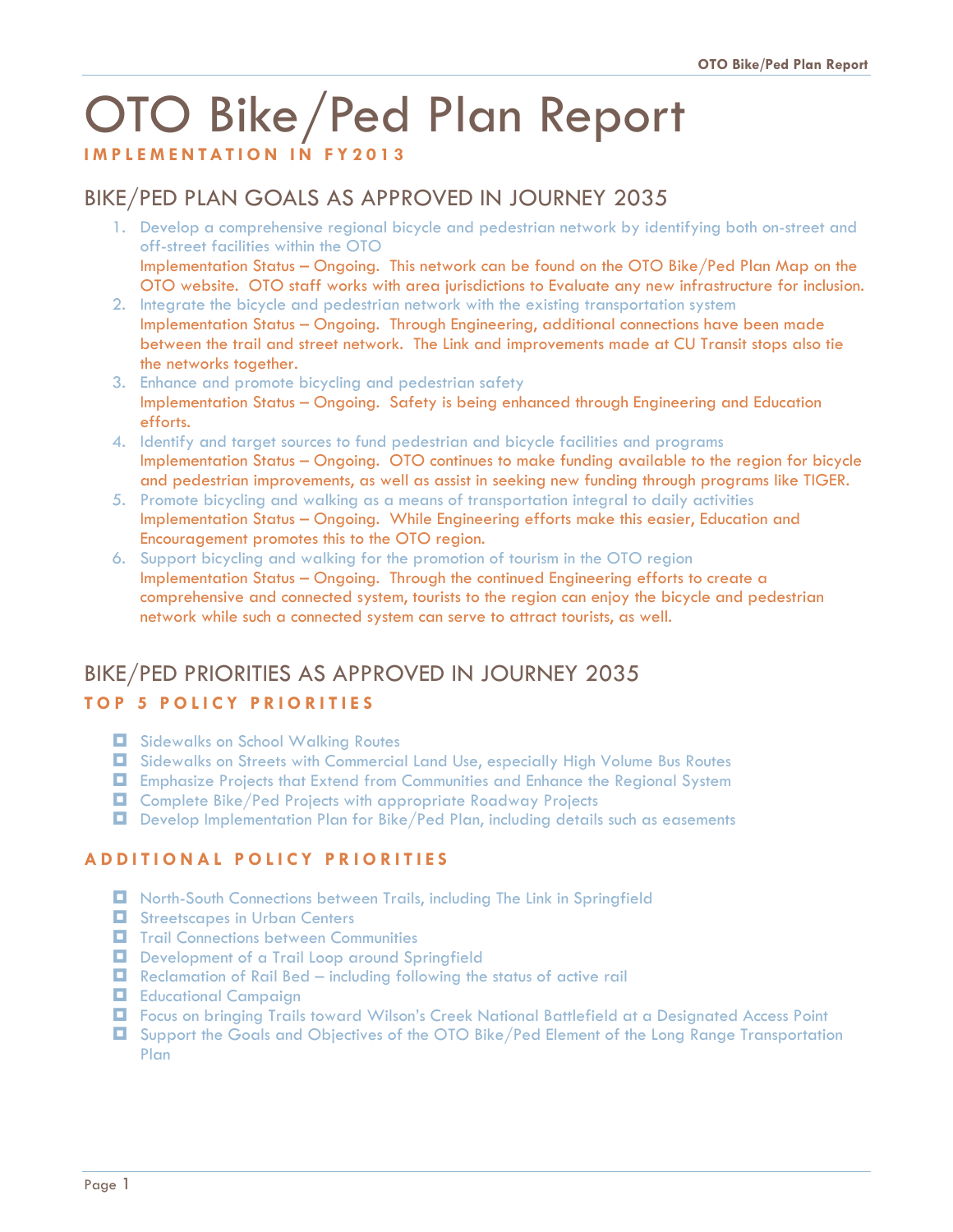#### **T O P P R O J E C T P R I O R I T I E S**

- Wilson Creek/Jordan Valley Creek from South Creek to Smith Park
- Trail of Tears from Close Memorial Park to City of Battlefield
- Republic Shuyler Creek and North Fork Shuyler Creek Trails
- Strafford Route 66 Trail from Springfield to Farm Road 249 (the ball fields)
- Ozark Finley River Trail and other Future Linear Trails as shown on the OTO Bike/Ped Map in Christian County
- **D** Greene County Destination Plan with the addition of a Christian County/Regional addendum
- James River Trail from Crighton Landing east of Springfield to Delaware landing west of Nixa

#### STRATEGIES RECOMMENDED IN JOURNEY 2035

- **OTO** should maintain a comprehensive list of bicycle and pedestrian needs that is reviewed annually.
- **OTO** should work with member jurisdictions to expand data availability for bicycling and pedestrian activities. This includes, but is not limited to, bicycle and pedestrian crashes, current and projected use of facilities, system condition, and level of service calculations.
- Bicycle and Pedestrian project selection and funding priorities should support the priorities included in this plan.
- OTO, in partnership with member jurisdictions and Ozark Greenways, should develop an implementation plan which identifies strengths, challenges, necessary easements, and cost for future trail development.
- **D** Promote adherence to the bicycle and pedestrian design standards as set forth in this plan and encourage the continued implementation of additional best practices.

#### ACCOMPLISHMENTS IN FY2013

Bicycle and pedestrian accommodations continue to be a priority in the OTO region. These efforts toward livability and accessibility improve the overall transportation network and the quality of life throughout the region.

#### **Funding**

#### **F E D E R A L L Y S U B A L L O C A T E D T R A N S P O R T A T I O N E N H A N C E M E N T A N D T R A N S P O R T A T I O N A L T E R N A T I V E S P R O G R A M F U N D I N G**

The Transportation Enhancement Program, now known as the Transportation Alternatives Program, provided funding for several projects in the OTO area with FY 2012 and FY 2013 allocations.

- **Sidewalks along Pine, Madison, and Bumgarner in Strafford**
- **Jordan Creek Trail at West Meadows in Springfield, near Grant/Main** and College
- **Sidewalks in Willard along Farmer Road**
- ADA curb ramp improvements along the Route 14 corridor in Nixa and Ozark
- Streetscapes on Commercial, Jefferson, and Phelps in Springfield

#### **T I G E R V**

City Utilities, the City of Springfield, the Urban Districts Alliance, and OTO applied for a TIGER V grant to help fund the new CU Transit Transfer Facility and

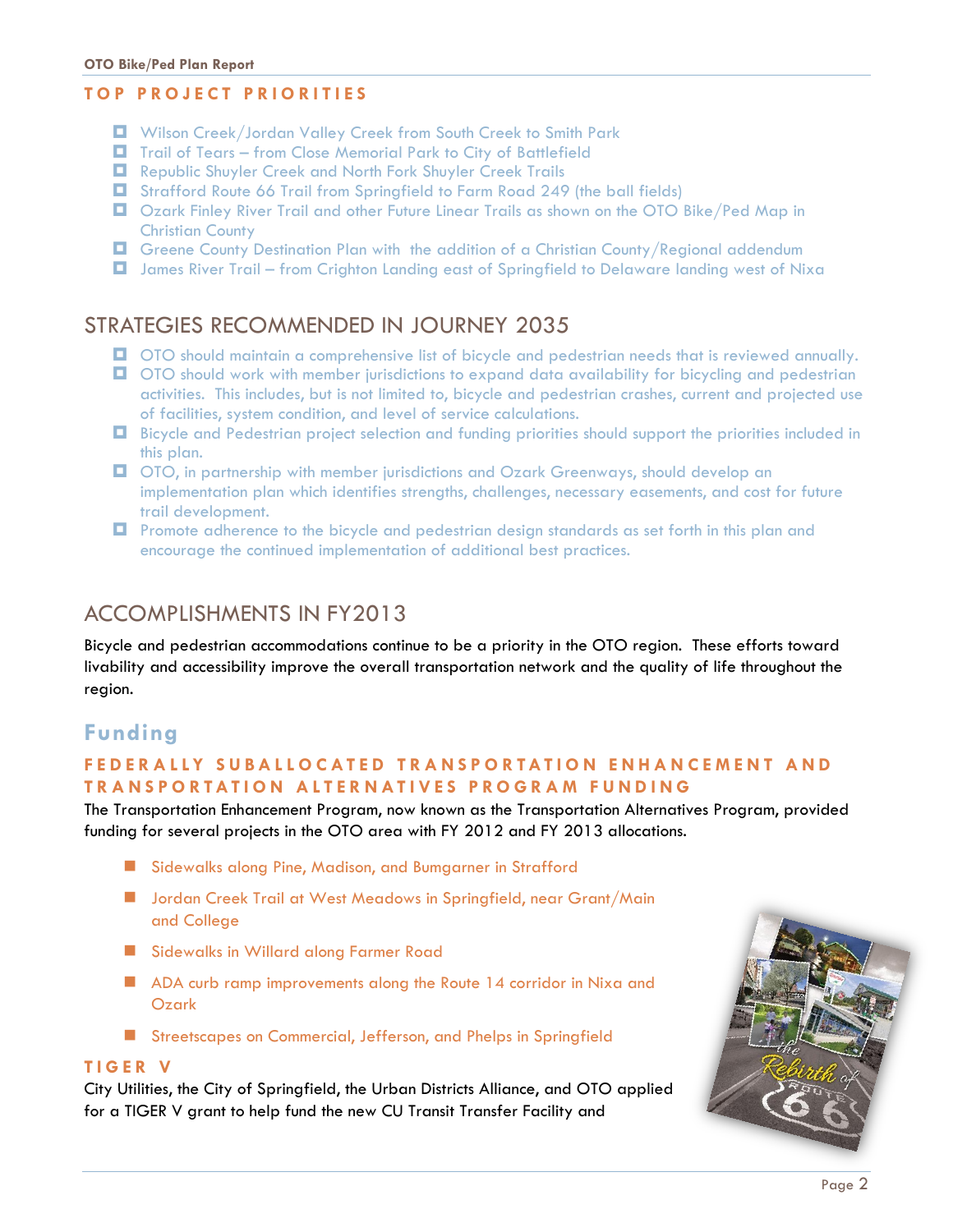streetscape improvements along College, also known as Route 66. The total project costs were over \$17 million with over \$10 million in federal funding requested.

#### **Engineering**

#### **T R A I L S**

While many pieces of the Ozark Greenways Trail system are in the planning stages, several have been designed and constructed as part of the effort to make a continuous trail system.

- Construction of South Dry Sac Trailhead at David Murray Park in Springfield
- **E** Construction of 0.41 miles of trail between David Murray Park and Ritter Springs in Springfield
- **Design of Fassnight Creek Trail between Campbell and Jefferson in Springfield**
- Design of Ward Branch Trail from Republic to Bradford in Springfield
- **Design of Talmage Trail from Robberson to Summit Avenue in Springfield**

#### **S T R E E T S C A P E S**

#### The City of Springfield has completed the following streetscape projects

- **E** Commercial Street from Campbell to Lyon
- Walnut Street from Market to Campbell
- Campbell from Olive to Mill
- **Boonville from Court to Division**

#### The City of Springfield has started work on the following streetscapes:

- Campbell Ave South (Mt. Vernon to McDaniel)
- **No Olive Street from Main to Market**

The following streetscapes are under design or are ready for construction by the City of Springfield:

- **B** Boonville Avenue from Tampa to Chestnut Expressway
- **McDaniel Street from South to Jefferson**
- **Mill Street from Campbell to Boonville**
- **College Station**

#### **S I D E W A L K S**

Sidewalk improvements are a continual activity in the OTO area.

- MoDOT has focused on adding or improving sidewalks along Glenstone and Kearney
- **The City of Springfield has built new sidewalks to create a continual connection between Battlefield** and Cherokee on Campbell
- New sidewalk was also constructed on the southside of Chestnut Expressway from Eldon to West Bypass
- **Springfield Public Works has continued to implement its school sidewalk program through** construction near elementary schools.



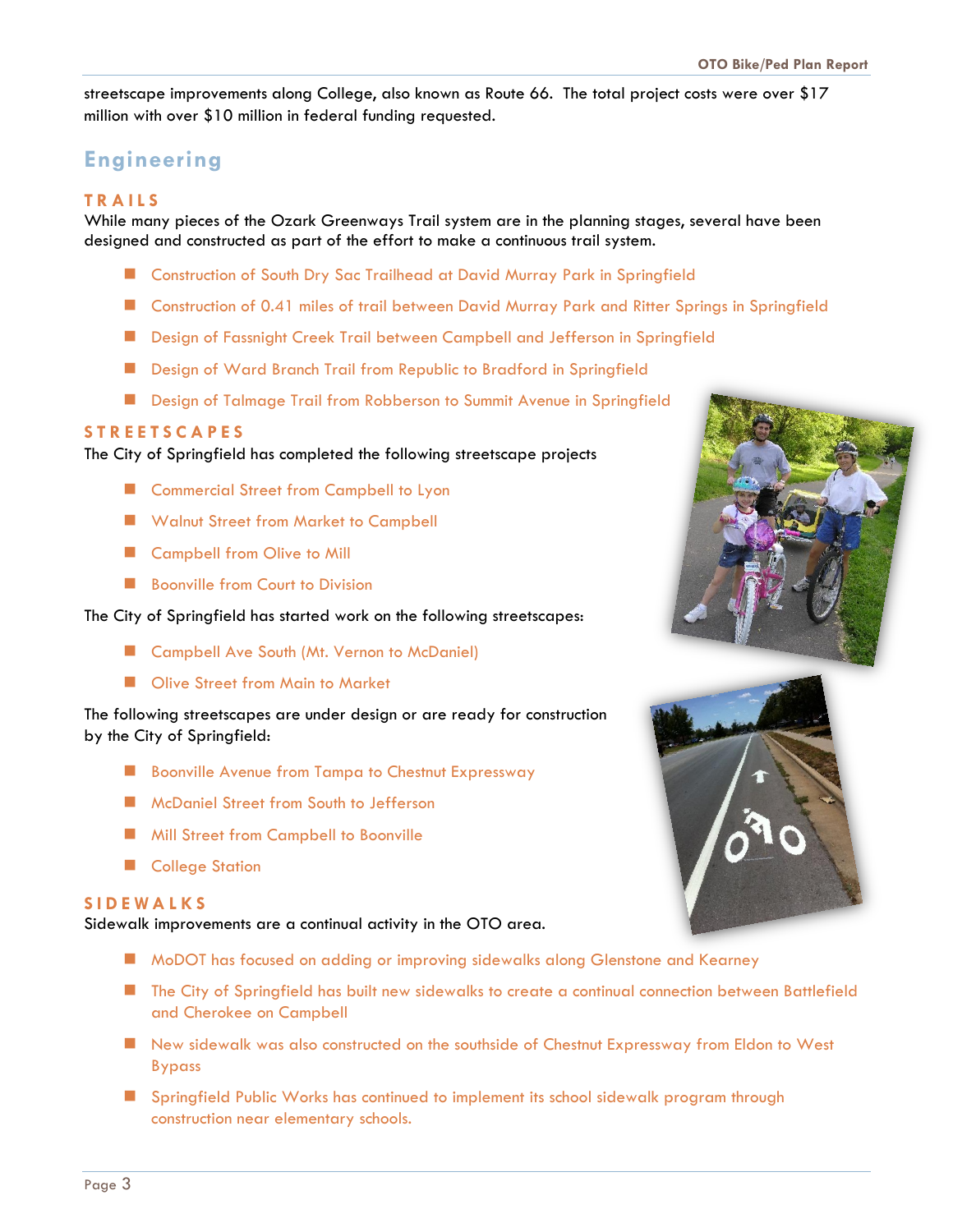- Springfield's 1/4-cent sidewalk projects resulted in 4.2 miles of new sidewalk and 9.6 miles of reconstructed sidewalk
- **Deark received a Safe Routes to School grant to construct sidewalks connecting to East Elementary**

#### **T H E L I N K**

The Link is a project developed by the City of Springfield to link greenway trails and activity centers using low-traffic, low-speed streets with continuous accessible sidewalk.

Along the Link:

**E** Sidewalks have been constructed or repaired to provide a continuous, accessible walking path from Missouri State University to Kearney Street.

Between Kearney Street and Doling Park:

**The trail along Talmage is ready to begin construction** 

#### **B I C Y C L E FA C I L I T I E S**

The City of Springfield has been busy with new bicycle lanes as paving is done throughout the city:

- 7.8 miles of street were marked with bicycle shared-lane decals
- **3** bike racks, including one at Drury and two at the southeast corner of Walnut and Jefferson

The City of Springfield has tripled marked bicycle facilities as part of an aggressive program to provide bicycle accommodations along bicycle routes.

The Greene County Highway Department, City Utilities, and Ozark Greenways partnered to keep the McDaniel Lake Bridge open to cyclists while it is closed to vehicular traffic.



#### **Evaluation**

#### **O T O B I K E - P E D I M P L E M E N T A T I O N R E P O R T**

OTO continues to produce this implementation report on an annual basis to monitor activities from within the OTO area.

#### **O T O B I K E - P E D P R I O R I T I E S**

OTO, through its Bicycle and Pedestrian Advisory Committee, is reviewing the status of the entire trail system



throughout the OTO area. This analysis is documenting the opportunities and constraints of each trail segment. In addition to this analysis, OTO is reviewing all needs within the OTO area to develop a comprehensive list of needs with priority projects identified.

#### **S P R I N G F I E L D B I K E - P E D P L A N U P D A T E**

The City of Springfield is updating its bicycle plan and developing a pedestrian plan to form a Person-Powered Mobility Plan that incorporates off-street paths and on-street pedestrian and bicycle facilities into one mobility network. The plan update is in response to goals for a complete street policy and improved facilities for walking and bicycling in the Springfield Strategic Plan which is nearly complete. In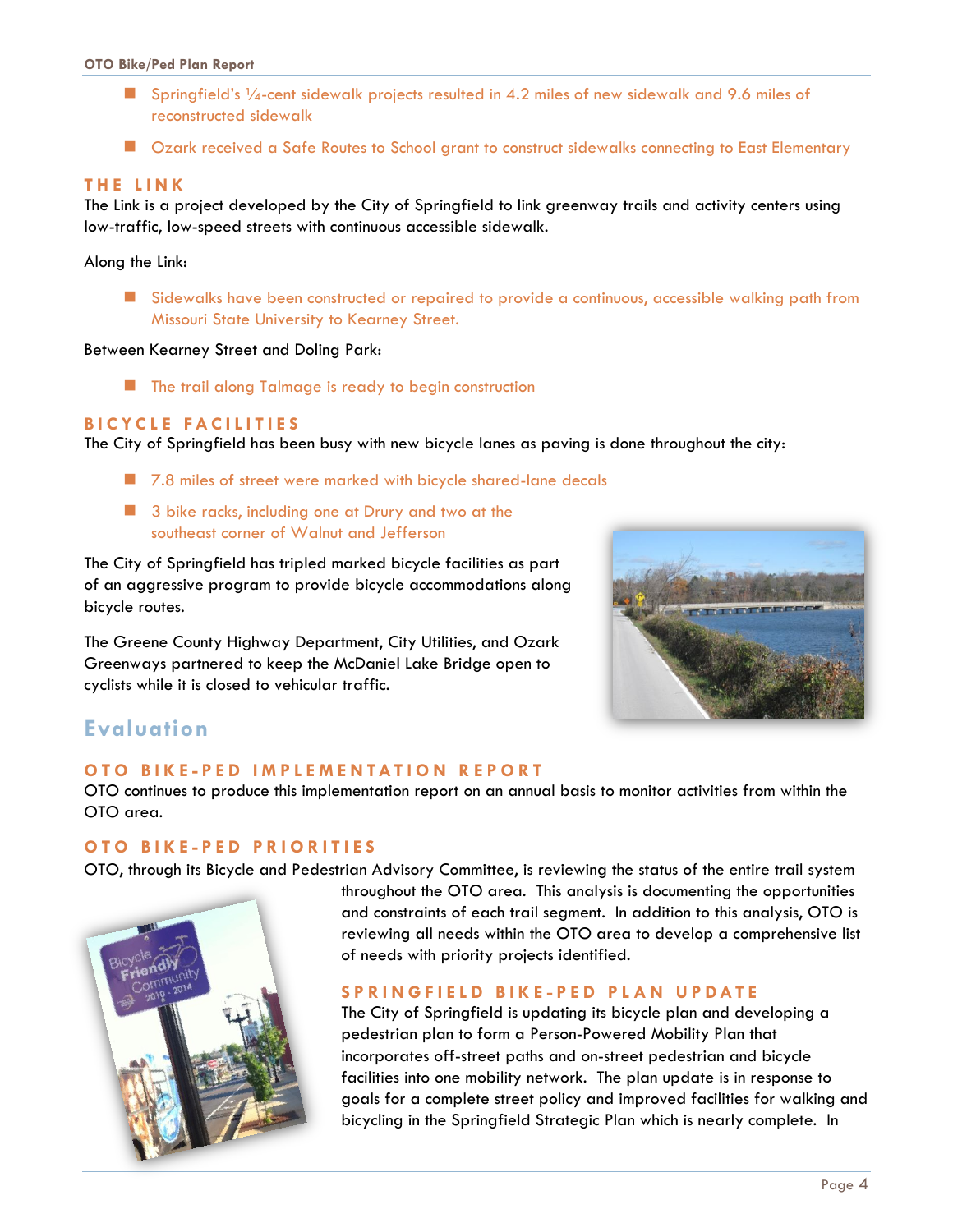addition, recent comments from the community of Springfield have shown a desire for more emphasis on pedestrian and bicycle transportation as a part of community planning and transportation projects. The Bicycle-Pedestrian Committee of the Springfield Traffic Advisory Board is taking the lead on this plan update.

#### **BICYCLE FRIENDLY COMMUNITIES APPLICATION**

The Springfield area is applying to renew its Bicycle Friendly Status through the League of American Bicyclists. Currently, Springfield is Bronze level, but hopes to achieve silver. The application is due in July of 2013 and requires a comprehensive assessment of the area since the prior application, which was in 2010.

#### **Enforcement**

Partnerships with area police departments continues to be a goal for the OTO region. The Greene County citizens mounted patrol help watch the Ozark Greenway trails and the Park Rangers continue to monitor the trails and trailheads throughout the Springfield-Greene County area.

#### **Education and Encouragement**

#### **SAFE ROUTES TO SCHOOL**

The City of Springfield Public Works has continued its school walking route map program, which highlights walking routes based on sidewalk placement and busing boundaries for Springfield elementary schools.

The MoDOT Southwest District received a Safe Routes to School Grant for a mobile classroom, bike helmets, school guard training and equipment, and promotional items to support bicycle and pedestrian safety education.





#### **L E T ' S G O S M A R T S P R I N G F I E L D**

This is a new community partnership, led by Ozark Greenways. Let's Go Smart encourages better choices when using any form of travel, whether biking, walking, driving, or using the bus. The program encourages better health, financial savings, and environmental benefits. There are many components related to the campaign, which commenced this past spring.

Ozark Greenways, through the Healthy Living Alliance, received \$91,000 from a CDC grant to implement a Let's Go Smart Marketing campaign and other associated activities.

#### **S T A R T E A M**

The Ozark Greenways Sustainable Transportation Advocacy Resource (STAR) Team continued to meet monthly throughout the year. STAR Team activities include contributing to the City of Springfield Person Powered Mobility Plan, a Complete Streets Ordinance, the Let's Go Smart Springfield campaign, and other general bicycling and pedestrian activities throughout the region. The STAR Team also has members writing articles on bicycling for Greene Magazine, which is published 6 times per year. The STAR Team is the main support group for the Bicycle Friendly Communities application.

#### **E V E N T S**

Many fitness events are held throughout the region during the year. Though many of these may not appear to have a transportation focus, they do encourage people to get out and move. The ability to help bicyclists and runners feel more comfortable on the street only helps move them to these modes for daily transportation.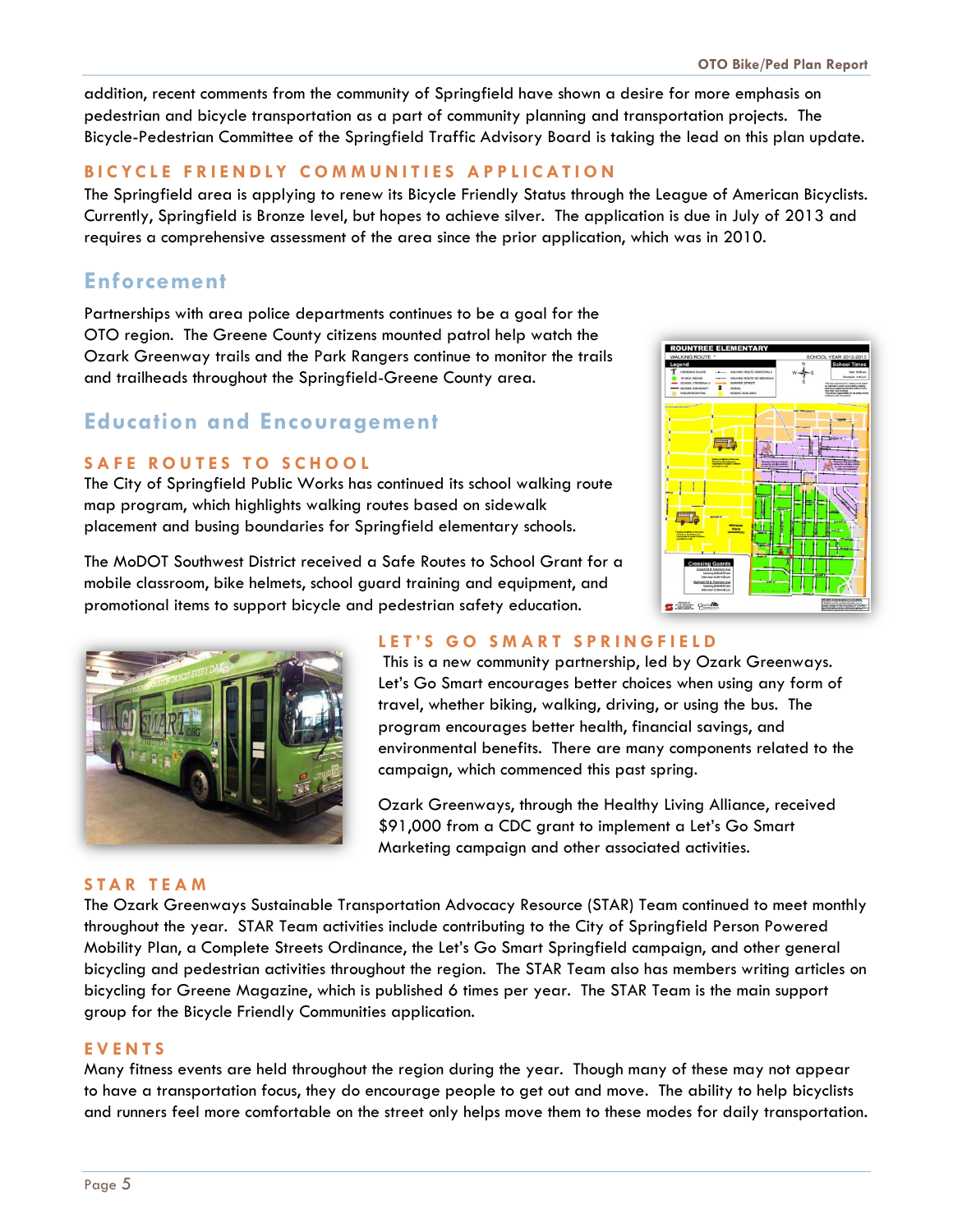Also, being able to introduce children of a young age to these activities can keep them active as adults. Below is a list of just some events held throughout the region.

#### EDUCATION CLASSES

- At least one Cycling Savvy class, a new type of bicycle education course
- League of American Bicyclists Traffic Skills (June 22, 2013)

#### $5K<sub>S</sub>$ :

- Sunshine Run (October 13, 2012)
- Republic Reindeer Run 5K (December 7, 2012) Nighttime run and walk
- **March Mad Dash for Life**
- Happy Feet in Republic (April 30, 2013)
- First year for the Color Me Rad 5K (April 27, 2013) – with thousands of participants
- Republic May Day 5k (May 4, 2013) 10th annual with almost 500 participants

#### BICYCLING:

- Tour de Cox (August 4, 2012)
- Bike for the Future (April 6, 2013)
- Ozarks 100 (May 4, 2013)
- Wildflower Ride (June 1, 2013)
- Nixa Bike Ride (June 29, 2013)

#### BIKE TO WORK WEEK:

Ozark Greenways sponsored Bike to Work week May 13 through May 17 and are still compiling the results for this ever-growing program.



#### **A W A R D S**

 Missouri has been named the "Best Trails State" by American Trails, a national, non-profit organization working on behalf of the nation's hiking, biking, and riding trails. The national award is presented every two years to the state that has made tremendous contributions to promote and improve their trails system.

**The Missouri Bicycle and Pedestrian Federation honored Springfield** Public Works Director, Phil Broyles, with a statewide award for all he does to support biking, including the recent tripling of Springfield's on-street bike route system.



The Standard, Missouri State University